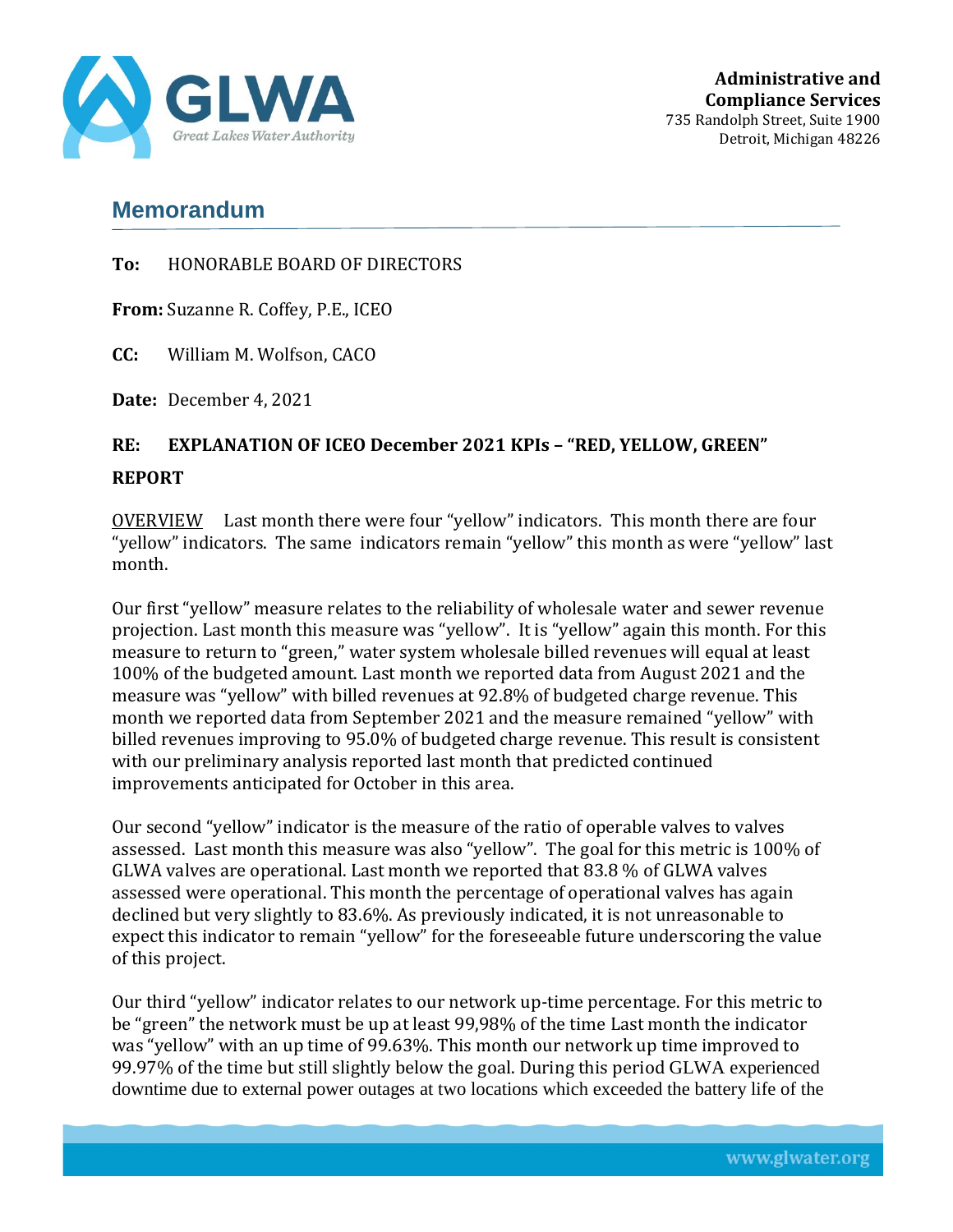Universal Power Supplies (battery back-up) at both locations. The IT Group is evaluating affected locations to determine what, if anything is needed to improve performance.

Our fourth "yellow" indicator relates to GLWA's total CIP spend. This is the fourth month this measure has remained "yellow." For this measure to be "green" GLWAs must expend at least 80% of its approved capital spending plan. Last month we reported data from September 2021 and the metric was "yellow" at 74%. This month the metric remains "yellow", but the performance has improved to just above 78%. In October , GLWA's spending on water capital projects was 90% of the approved capital spending plan but for wastewater the spending ratio is at 58%, a very slight improvement. We continue to believe that the cause of the wastewater underperformance is related to project delays associated with the frequent wet weather events experienced this summer but are seeing two other causes beginning to emerge: One, additional disruptions to the supply chain that have emerged in the past few months and, two, the need to adjust water system projects to allow for repairs and operations related to the recent break in the 14-mile main. GLWA will continue to monitor causation and performance in this area.

| <b>EUM Attribute</b>       | <b>Measure</b>                                                                            | <b>Significance</b>                                                  | Criteria                                              | <b>Status</b> |
|----------------------------|-------------------------------------------------------------------------------------------|----------------------------------------------------------------------|-------------------------------------------------------|---------------|
| <b>Financial Viability</b> | Water system<br>wholesale billed<br>revenues will<br>meet or exceed<br>budgeted<br>amount | Method for<br>establishing<br>revenue<br>projections are<br>reliable | Green= $100\%$<br>Yellow= $85-$<br>99%<br>$Red = 85%$ | Yellow        |

## **SPECIFIC RED AND YELLOW MEASURES FOLLOW:**

Explanation and Responsive Actions: This measure relates to the reliability of wholesale water and sewer revenue projection. For this measure to remain "green" Water system wholesale billed revenues will equal at least 100% of the budgeted amount. Last month we reported data from August 2021 and the measure was "yellow" with billed revenues at 92.8% of budgeted charge revenue. This month we reported data from September 2021 and the measure remained "yellow" with billed revenues improving to 95.0% of budgeted charge revenue. This result is consistent with our preliminary analysis reported last month that predicted continued improvements anticipated for October in this area.

| <b>EUM Attribute</b>  | <b>Measure</b> | <b>Significance</b> | <b>Criteria</b> | <b>Status</b> |
|-----------------------|----------------|---------------------|-----------------|---------------|
| <b>Infrastructure</b> | Water - 100%   | Reduced risk of     | $Green = 90-$   | Yellow        |
|                       | of GLWA valves | unplanned           | 100%            |               |
| <b>Strategy and</b>   | assessed are   | downtime and        | Yellow = $80 -$ |               |
| <b>Performance</b>    | operational.   | service             | 90%             |               |
|                       |                | interruption        | $Red = 80%$     |               |

Explanation and Responsive Actions: Our valve assessment project measure remains "yellow' this month and declined slightly from the previous month. As the Board is aware,